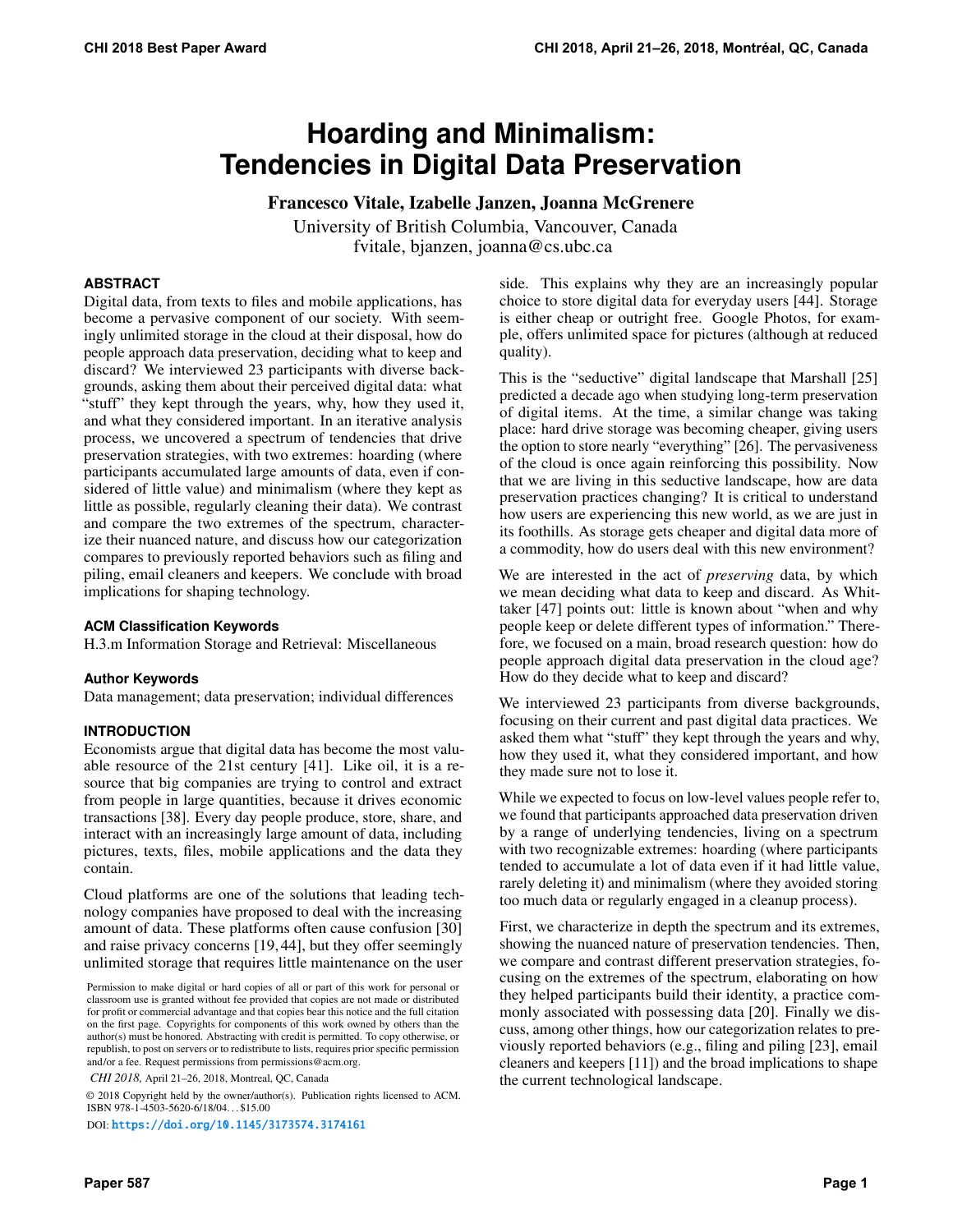## **RELATED WORK**

## **Framing preservation in the context of data management**

We use the expression *data preservation* to indicate subset of what is commonly thought of as data management, as others have done before [\[21,](#page-10-6) [25\]](#page-10-2). Challenging traditional views on information management, Whittaker [\[47\]](#page-11-3) argues that users experience an information *curation* cycle. He describes three different stages or broad activities that people engage in during curation: *keeping* (deciding what to keep or discard), *managing* (actually organizing what has been kept using folders or other structures), and *exploiting* (searching for, finding, and using what has been kept). Our investigation of data preservation focuses on keeping and discarding data.

To further contextualize data management, we refer to Vertesi et al. [\[44\]](#page-11-2), who give an excellent overview of what management entails today. They show that digital data includes many types and lives in *ecosystems* with multiple devices and relationships, with online platforms being more and more prominent. People face a tension between sharing and safeguarding data from others. They make decisions based on moral convictions about what they think is the "right way" to manage data. In essence, this is the *moral economy of data management*, the framework we adopt as a backdrop for our analysis. We build upon Vertesi et al.'s work and borrow their general approach, although with a specific focus on preservation.

#### **Data preservation**

Although preservation is often overlooked in favor of other curation stages [\[47\]](#page-11-3), there are clues in previous literature about general practices and values users refer to. However, we argue that there are gaps in the current literature.

It has been found that, in general, users take a neglectful approach to preservation: they do not think carefully about longterm preservation expecting data to somehow survive without planning [\[26\]](#page-10-3), they have inconsistent strategies for short-term preservation with a mix of "planned" (e.g., doing a manual backup onto an external hard drive) and "unplanned" methods (e.g., emailing documents to other people as part of other activities) [\[21\]](#page-10-6), they make no clear distinction between shortterm and long-term preservation, using terms like "storing", "archiving" and "backing up" interchangeably [\[21,](#page-10-6) [26,](#page-10-3) [37\]](#page-11-4).

When people preserve data, they do it, among other reasons, to build an identity [\[5,](#page-9-1) [7,](#page-9-2) [20,](#page-10-4) [31\]](#page-10-7). Cushing [\[4](#page-9-3)[–7\]](#page-9-2) has extensively studied the phenomenon of digital self extension (i.e., the role of possessions in defining personal identity) and found that not all "stuff" is created equal. In the case of digital data, people only recognize some digital items as their own possessions [\[7\]](#page-9-2). Other studies also point to the notion that people refer to personal values to determine the importance of digital items: utility and recency, emotional attachment, replaceability [\[7,](#page-9-2) [9,](#page-9-4) [29\]](#page-10-8). Sometimes these values are shared between physical and digital items, but often digital items are considered less unique because they lack the material qualities and physicality of analog items [\[9,](#page-9-4) [29\]](#page-10-8). From these studies we borrow the technique of asking participants to give a tour of their data. We also build upon the idea of building an identity, and further explore data values.

What is missing in the current literature on data preservation is a holistic understanding that can explain the broader context of these values against changing technologies. While insightful, previous studies often either focus only on computers [\[21\]](#page-10-6) or specific populations (e.g., academics [\[20\]](#page-10-4), photographers [\[37\]](#page-11-4)), or predate the current technological landscape and its significant changes [\[20,](#page-10-4) [25,](#page-10-2) [26\]](#page-10-3). With a broader approach, we aim for a more comprehensive understanding of user practices.

## **Digital hoarding**

Digital hoarding is not an entirely new phenomenon, but we know very little about it. Coming from a background in psychiatry and neuroscience, van Bennekom et al. [\[43\]](#page-11-5) present in 2015 the first clinical case of digital hoarding with one patient who suffers from a hoarding disorder that leads him to take 1,000 pictures every day. They define digital hoarding as the "accumulation of digital files to the point of loss of perspective, which eventually results in stress and disorganization." They also propose to categorize digital hoarding as a subtype of the hoarding disorder and point to the lack of scientific papers on the subject. In fact, the topic is just now gaining interest in the broader scientific research community, as evidenced by an additional study to be published in 2018 [\[32\]](#page-10-9).

In a recent review of published literature, Gormley and Gormley [\[10\]](#page-9-5) discuss in general terms the costs associated with data hoarding and digital clutter based on previously published literature: for example, hoarding data can result in costs for storage space and management overhead. However, the research literature on the subject is extremely scarce compared to hoarding of physical objects, a much more widely studied phenomenon, with tools to measure it and diagnose it [\[8\]](#page-9-6). In addition, all of these studies are from outside the HCI literature, where these terminologies are not well recognized and only mentioned in a few studies [\[14,](#page-10-10) [15,](#page-10-11) [36\]](#page-11-6). Before running our study and encountering hoarding and minimalism, we were not aware of research on the subject. We note, however, that we refer to hoarding as a set of everyday tendencies, not as a disorder. We are not in a position to diagnose participants.

#### **METHODOLOGY**

Participants: We interviewed 23 participants (16 females, 7 males) in Vancouver, Canada. We used purposive sampling to gather a relatively varied sample in terms of age, ethnicity, background. Participants' ages ranged from 21 to 64 (average: 35.4, median: 30, SD: 12.5). Occupations included business consultant, cook, mental health worker, server, researcher, research coordinator, retired accountant, special educator, social worker, software tester, stay-at-home parent, trader, universitylevel coordinator, in-between-jobs, in-between study and work, full-time graduate and undergraduate students (8 with backgrounds in Architecture, Archiving, Commerce, Education, Electrical Engineering, Kinesiology, Mechanical Engineering, Organizational Behavior), part-time graduate students who were also working (2 with backgrounds in Arts and Gender studies). The majority of participants (15) had basic technical skills, followed by average (4) and above average (4). Participants were compensated 15\$ each.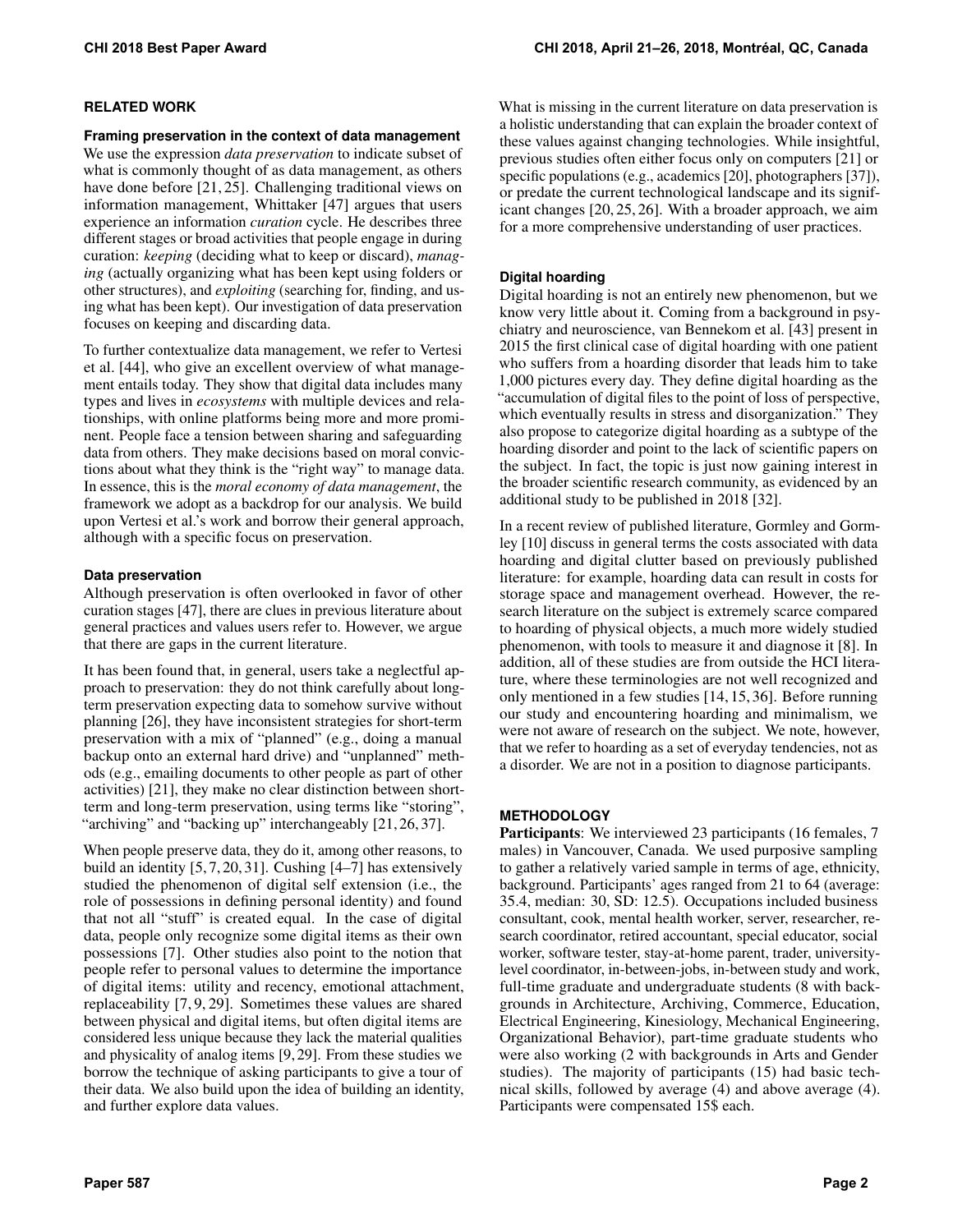Procedure: After conducting three pilot interviews, we recruited participants through mailing lists and posters in several community centres in the city. We conducted semi-structured interviews, each lasting on average 45 minutes, at a location chosen by participants. One member of the research team conducted all interviews. We asked participants to bring their main interactive devices (e.g., laptop, smartphone, tablet) to the interview. All interviews were conducted in English. We recorded the audio of the interview, took hand-written notes, and later transcribed them for analysis.

## **Data collection**

After collecting demographic information, we asked participants to talk about and show us their digital data, whether it was files, data from mobile applications, or other examples. Following the example of Vertesi et al. [\[44\]](#page-11-2), we did not impose a specific definition of digital data. However, unlike Vertesi et al. [\[44\]](#page-11-2) we asked participants to *show us* the data, although they were free to choose what to show so as to respect their privacy. Participants gave an overview of their devices and then a more detailed tour of each, explaining what they used them for, what data they had on them, and why they had kept it. Then, we asked participants to imagine what they would want back if their devices broke down or were stolen, focusing on what was the most important data they had on them and why they considered it important.

The second part of the interview revolved around a light version of the life history method, a technique used to relive the life an individual through their narration [\[24\]](#page-10-12). In the context of our study, we asked participants to relive their digital life history, focusing on the devices they used through the years, asking them to remember what they used them for, what data they had on them, whether they kept it or not, and why. We also encouraged them to sketch a chronology of their digital life history on paper to help them think through it. Life histories are useful to understand individual experiences in the social context where they take place and how individual understanding evolves through time [\[24\]](#page-10-12).

We also asked participants to think about their data one and ten years into the future, to know what they anticipated as something worth keeping and why. We concluded focusing on positive and negative aspects of their data management.

During the interview, we had additional specific questions about archiving, backups, and data loss. However, we do not report on them here, focusing on the rest of the interview.

#### **Data analysis**

We analysed the interviews using the Braun and Clark approach to thematic analysis [\[2\]](#page-9-7), where "coding is flexible and organic and evolves throughout the coding process" [\[3\]](#page-9-8). We did both an inductive and deductive analysis (based on the "data economy" framework [\[44\]](#page-11-2)). We used open coding with all members of the research team looking and discussing the data collaboratively in an iterative and reflective process. Each member could see how others were coding the data, discuss the interpretations, and propose alternative explanations. Throughout this process, we regularly met for lengthy in-person discussions of the interpretations, making sure they were coherent,

comprehensive, reasonable, and reflective of the actual data. We did not use inter-coder reliability, as this implies an unequivocally "true" way of interpreting data, which is not in line with our philosophical assumptions [\[3\]](#page-9-8). Instead, we see the use of multiple collaborative coders as a way to get close to *crystallization* [\[34\]](#page-10-13), the idea of adding complexity to the understanding of the topic through multiple perspectives [\[42\]](#page-11-7). We later grouped codes into categories and went back again to the interviews to check for consistency. Examples of categories include "data values," "user concerns," "cloud vs. hardware."

We looked at preliminary trends after the first batch of interviews, adjusted our research foci and proceeded with additional interviews until thematic saturation. That is, when we got to P20, we noticed interviews were starting to closely repeat ideas from previous participants, therefore we stopped at P23. In the later stages of the analysis, we paid attention to the contrast between hoarding and minimalism. These terms came up halfway through the study, when some participants used them to describe their approach to data preservation.

We do not present counts for specific occurrences of behaviors, as we focus on recurring patterns of behaviors *across* and *within* participants to characterize hoarding and minimalism. We agree with Braun and Clarke that "frequency does not determine value" [\[3\]](#page-9-8). Our goal in reporting is to characterize the essence of hoarding and minimalism, not their distribution, as our methods simply do not allow us to give a distribution.

#### *Epistemological stance and reflexivity*

In our analysis, we took a constructivist epistemological stance within a bounded relativist ontology [\[27\]](#page-10-14). In the context of HCI, we position ourselves in the so-called third paradigm, where meaning-making is a central focus [\[13\]](#page-10-15). Our approach is similar to a constructivist grounded theory approach [\[1\]](#page-9-9). Taking a constructivist approach means that we saw interviews as an interactive process of meaning-making: we built knowledge with participants. Therefore, we do not claim absolute truths about people's behaviours, but a shared understanding grounded in their reasoning and experience, reflective of their broader cultural environment. Focusing on the words used by participants, we arrived at the notion of hoarding and minimalism. These terms are socially constructed in the sense that they embody cultural connotations: we debated whether they were appropriate, reflecting on our assumptions about what they point to. Ultimately, we use them to fairly represent the shared understanding we constructed with participants.

In line with our constructivist approach, we critically reflect on our position as researchers and its influence on the analysis. Throughout the analysis, we reflected and discussed our own experience with data preservation, since it is something we deal with on a regular basis. In particular, one team member considered themselves to have mostly minimalist tendencies, one had a mix of both, and another one reflected on a tendency to hoard pictures. Additionally, we frame data preservation as a challenging task worth investigating but others might have different perceptions. We also acknowledge that our Western cultural background and its values inform our view. This points to the inherently interpretive nature of our work taking place in the the current socio-technical landscape.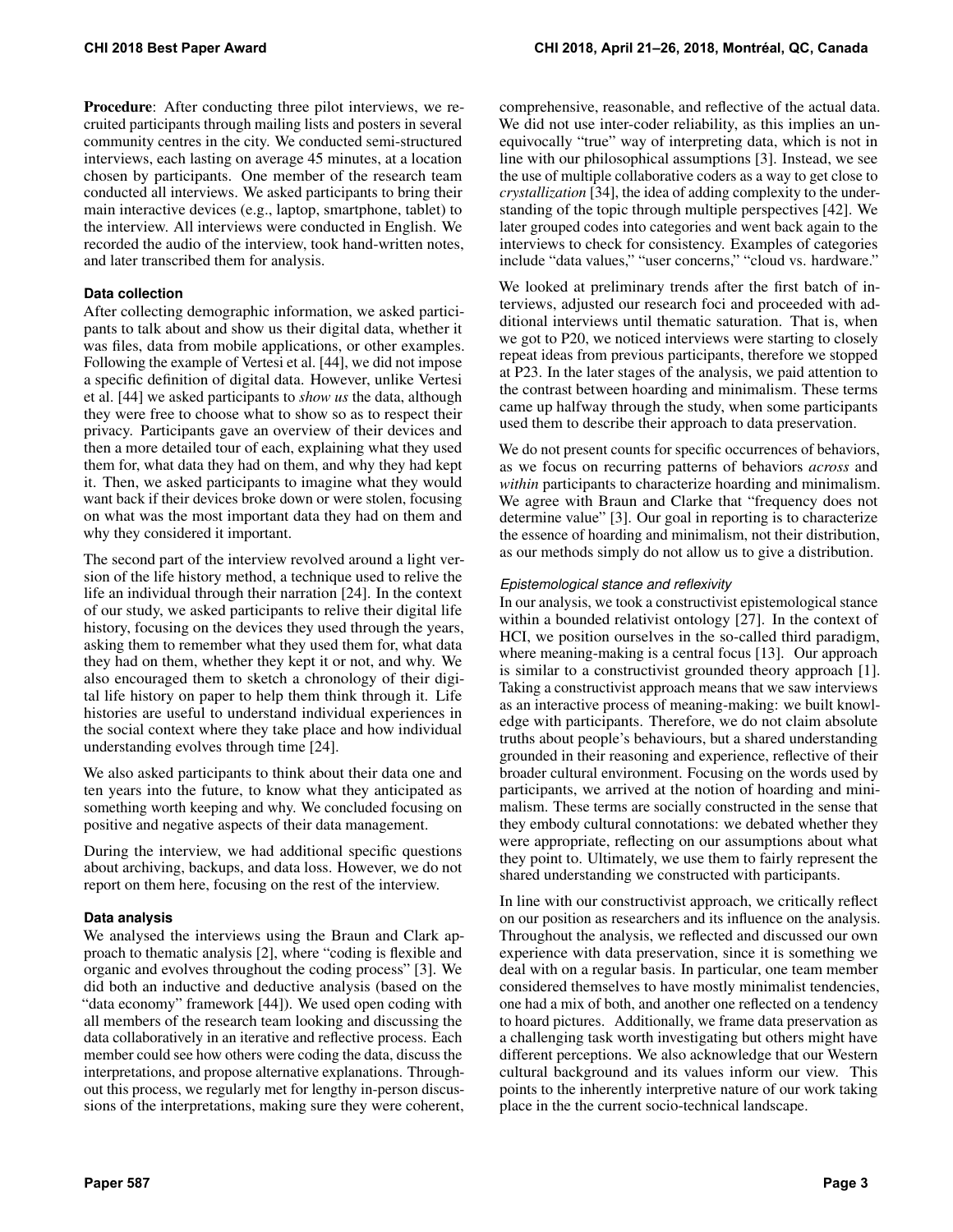## **FINDINGS**

First, we present contextualizing information about the data that participants discussed in the interviews. Then, we focus on the cross-cutting theme of hoarding and minimalism, giving an overview of the recurring behaviors across participants.

## **Contextualizing information**

Similar to what Vertesi et al. [\[44\]](#page-11-2) found, participants considered a variety of data sources: computers, smartphones, tablets, wearable devices, online platforms, and mobile applications. They talked about files, text conversations, pictures, videos, bookmarks, logs, profile settings. Pictures were consistently regarded as one of the most important pieces of data because of their sentimental value. Participants mentioned how photos served as a tool for remembering and how it would be hard to take them again if they lost them: "I can't retake those photos  $[...]$  I'm emotionally attached to them  $[...]$  Music, I can always download again. It seems like photos are less replaceable." (P3) Other factors determining the importance of data were recency, utility, time invested to craft it, its role as a record. We are not the first to report these values [\[9\]](#page-9-4) but we elaborate later on the important role of data as a memento in relation to hoarding.

## **Uncovering hoarding and minimalism**

Halfway through the data collection process we met with Sarah (pseudonym for P13), the participant who introduced us to the approach of data minimalism.

Sarah is a graduate student and mental health worker. She manages all her data on her laptop. She does not use cloud platforms. She has a phone, but it is not a smartphone. It is a "dumb" flip phone. She explains that she grew up in a small community where people did not use tablets or smartphones. She does not want one, "never", because "otherwise she'll be on the bus [demonstrates hunching over the phone]" and instead she wants to "look outside and talk to people."

On her laptop, a small MacBook Air, there is only one main folder simply called "Life." "Everything is kinda organized," she explains. "My apartment, inspiration, beautiful photos, photos of my family." When we ask her why she called it "Life" she takes a moment to think. "Well, I was thinking about it. [. . . ] And I was like, OK, what could this be? Well, it is my life. My family, my school. I mean, my life is so much more than that. But I couldn't think of a better name." She then explains how data helps her build an image of herself, an idea that will become important to understand the broader role of preservation tendencies:

"I think humans are always trying to find things outside of themselves to make them feel they're more than they are. If I like a song, it's part of me, me kind of building up the image of myself. So I think it's me being like 'Oh yeah, my life, school and this and that.' We don't need things outside ourselves, but we are always looking for things to make us feel complete." (P13)

At the end of the interview she summarizes her approach to deciding what to keep and discard: "It's very minimal. I try to delete everything that I don't need as fast as I can. [. . . ] Do most people have a lot of stuff?"

Yes, they did. Compared to what we had observed up to that point in the study, her's was a very different approach. In retrospect, it was clear that until that point we had mostly seen strategies closer to another extreme: hoarding. We thought Sarah might be a "unicorn" and that we would not meet other participants like her. But we did. And then something similar happened when other participants self identified as hoarders, even though we never used these terms in our questions. In fact, looking back, we saw that some participants had specifically mentioned "hoarding" before we interviewed Sarah, but it had not jumped out to us. Altogether, it became more and more clear that participants adopted a range of data preservation tendencies that lived across a spectrum between hoarding and minimalism.

We start by describing and characterizing the tendencies participants reported, largely grouping them along the two extremes of a spectrum: hoarding and minimalism. Throughout the results, we point to instances of nuance within individuals, with some participants being highlighted in both sections on hoarding and minimalism, or displaying interesting exceptions to their general approach. Broadly speaking, some participants were stronger in their tendency towards hoarding (P1, P2, P3, P8, P9, P11, P12, P15, P17, P20, P23) or minimalism (P10, P13, P16, P19, P21, P22), while others displayed a much more even mix of both (P6, P7, P18) or were not easily classifiable (P4, P5, P14). However, this is an over-simplistic categorization, given the nuanced nature of the tendencies and the fact that they represent a spectrum of behaviours within two recognizable extremes.

We also touch on the actual organization of data that participants displayed (e.g., being organized or messy, using folder hierarchies or not), showing that it appeared to be orthogonal to their tendencies—some participants were organized, some were not, independent of the tendencies they displayed.

## **HOARDING**

Hoarding was characterized by the tendency to have large amounts of digital "stuff", rarely deleting any of it. Participants often kept data even if they described it as having no value. The practice had both an emotional component (where it was a response to the fear of forgetting and letting things from the past go) and a practical component (where it was related to job or external requirements). When discussing hoarding, participants often reported challenges and frustrations with managing and "being on top" of data.

## **Self-identifying with hoarding**

Similar to what happened with Sarah, we were surprised when some of the participants self-identified as "hoarders." "I am a hoarder, I hoard things," said P17, explaining why he had a large number of ebooks. Or:

"I consider myself a hoarder because I didn't delete them, cause I didn't clean them or delete, and I've kept all of them, except a few." (P20)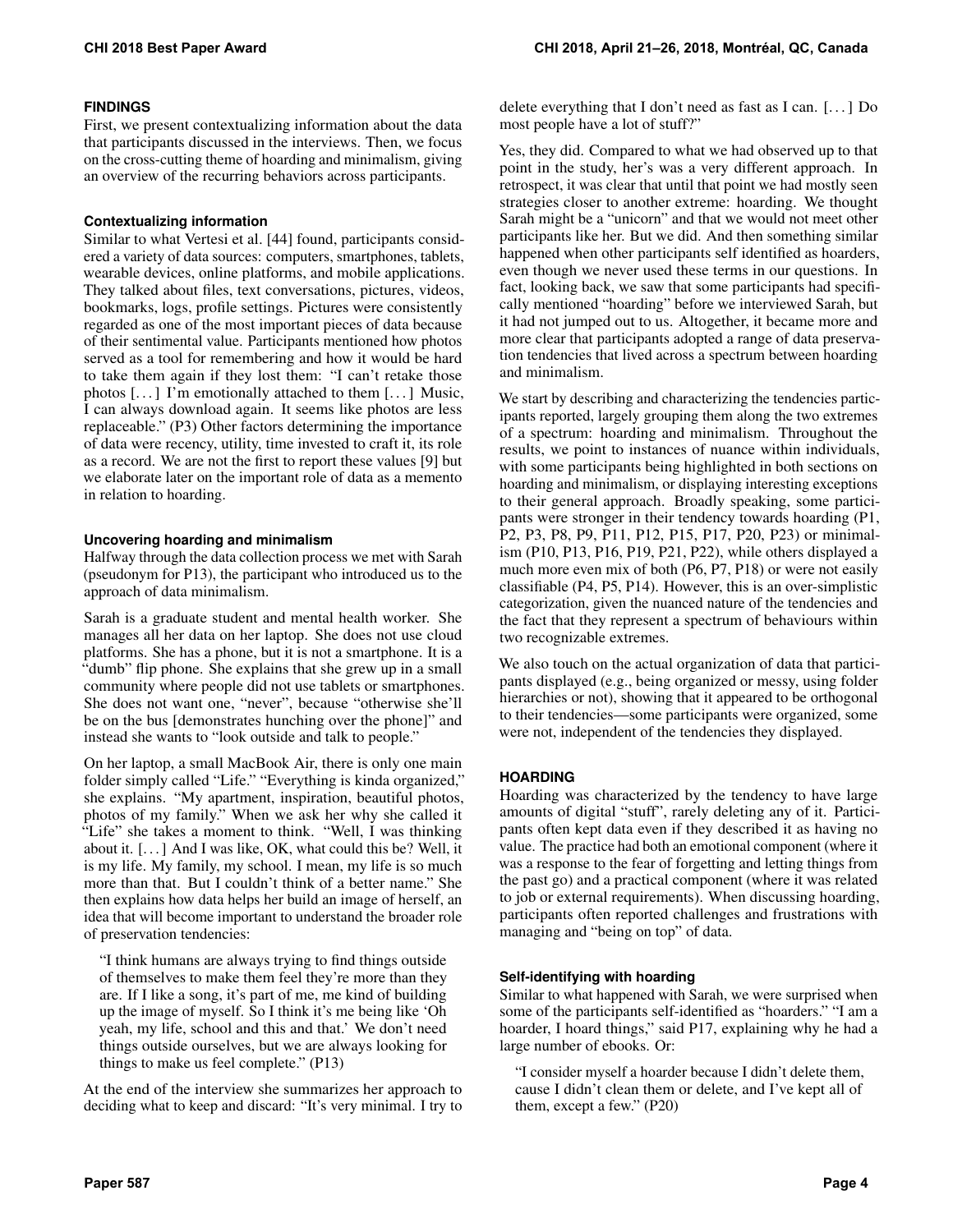"I'm a bit of a hoarder, I just keep all the stuff and nothing ever goes away." (P12)

However, not all participants were comfortable identifying with hoarding. At one point during the interview, P8 said: "I am not a hoarder, really I am not!" And added that she could delete stuff if needed. However she later explained that she "keep[s] everything" because she "like[s] to keep things." In fact, she had digital data going back to her first computer from when she was 10 years old—she was now 25.

#### **Lots of data, often spanning years**

The first point that characterized hoarding tendencies was the large amount of data participants had kept through the years. P12, for example, had a large number of old files on her computer from decades ago that she never looked at and was surprised to occasionally discover. She also had a large number of pictures on her phone and a lot of unrecognized documents on Google Drive. P17's ebooks were in the thousands. P3, who had recently taken a trip around multiple countries, had around 6,000 pictures just from that one trip on a hard disk, which admittedly was "a lot to deal with."

Although they had kept it for long time, participants often dismissed most of their data, describing it as not needed. For example, P23 had four external hard drives in which she stored videos taken at public events like concerts or festivals. She had kept them all since the 1990s:

"I've always kept them, I know I don't need them anymore, but [I just keep them]. I guess I hoard things. At least with data it just takes the drives. It's not like it accumulates or takes the space in your room. Before I used to [go] shopping to buy clothes and clothes would add up. And then, OK, I'm running out of space! Get rid of the old stuff, right? So I kinda stopped that now. But I guess I switched over to data!" (P23)

This hoarding tendency did not seem limited to videos: her phone had multiple screens full from top to bottom of application folders, each with several applications. However, she reported regularly using only a few.

Sometimes participants even went as far as describing the data they had kept in rather uncomplimentary words; for example P12 said: "Crap. All kind of stuff. My bills, recipes." She did not know why she had kept it all through the years: "I don't know, might need it." At the end of the interview, she asked if other people did the same: "Are there people who don't have tons of crap on their devices? Do you get rid of your messages? Do kids do that? Do kids get rid of everything?"

#### **Rarely deleting data**

The large amount of stuff participants kept might be explained by the tendency to avoid or to rarely delete data. Participants lamented the effort it takes to curate and delete data: "I don't think anything is going to go. I'm just going to add more, because it costs so little to add stuff but it takes a lot of time to sort the stuff you want to delete." (P2)

At the same time, having access to larger storage space than in the past (whether on hard drives or in the cloud) tilted the choice towards inaction:

"I can just put it there and forget about it and don't have to actually select. If I couldn't backup to a physical hard drive and I could only backup to the cloud with a limited capacity, that would force me to clean up a little bit of the files. But because I have plentiful storage space, I don't think about it too much." (P3)

In cases when storage became an issue, getting additional storage appeared to be the easiest solution. P9, for example, described regularly buying new hard disks to accommodate her growing set of data: "I think the reason I have my second hard disk is because the first is filling up, because I don't like to delete stuff." P8 explained a plan to keep everything in the future: "Oh, I'll keep all of it! Well, I'll have to get a bigger hard drive [...] And if it doesn't fit, I will use Google Drive again if I run out of space on Dropbox."

#### **The emotional value of hoarding**

The costs associated with curating data in the first place might explain why participants rarely deleted data. However, this tendency also appeared to be an emotional response to the underlying fear of letting things from the past go and forgetting, a sentiment that participants often brought up. "I like to keep memories. I don't like letting go of things," (P8) "I tend to keep everything. It's more like, I don't want to forget things that have happened to me in the past," (P11) "I have not learned how to let go of things." (P17)

In fact, while in some cases participants described their data as having no apparent, concrete value, it had a deeper, emotional value. Such is the case with P15, a stay-at-home mother of two, who had over 20,000 pictures on her laptop:

"I'm sentimental. As a mom, both my children, 15 and 18, they encapsulate memories. And sometimes it feels I have to hold on to those because that's all I got left in some sense. Sometimes it feels like that. So the pictures represent something that's important to me, that's precious. The experiences with my children. [. . . ] There's maybe this impression that things that are digitalized are somehow permanent and maybe it's an attempt to try and hold onto things, in spite of the passing of time."

Here hoarding was a proxy to remember life. It provided emotional support, with the large amount of stuff representing a large amount of experiences to go back to.

#### **The practical value of hoarding**

Along with an emotional value, hoarding tendencies also had a practical component, related to job requirements or external factors. For example, P14 reported keeping all tax documents for the previous five years, to comply with government regulations. P3 explained that a large number of pictures from a trip could act as a record for other people when looking for a job:

"We really value these pictures, they're useful for us to keep as memories and also for employment. When they say 'Why did you have this 9-month gap in your history?'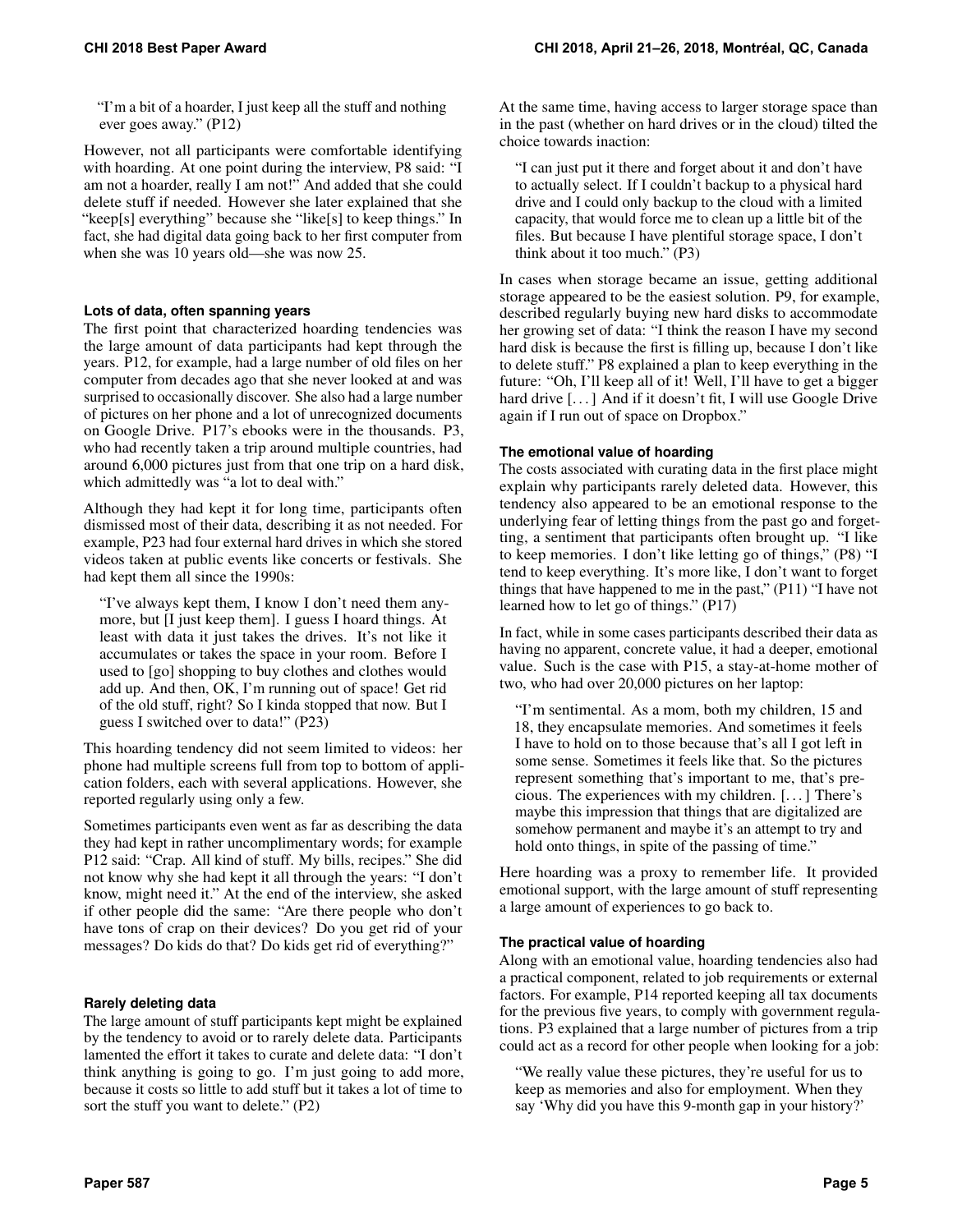We can say 'This is what we did,' this [the travel pictures] is proof I wasn't somewhere else." (P3)

Another participant, a student in architecture who was close to graduating, explained keeping Autocad files of all of her school projects because they might come in handy when looking for a job:

"Much of the stuff is school work. When we want to apply [for a job], make a portfolio, I've heard they ask you to send Autocad for specific projects [. . . ] I will need a job after I graduate." (P9)

Keeping all files offered assurance that she would have the right piece of work to show when the right moment came. However, P9 was frustrated by how increasingly challenging this practice was: "I think it's not very efficient: files are getting bigger and bigger, but my hard disks aren't, except if I get more hard disks." (P9) She was not alone in expressing frustrations with hoarding.

## **Challenges when hoarding**

The large amount of data that characterized hoarding tendencies often led to frustrations. Participants reported issues in 1) keeping up with their data because of how much they had, 2) knowing what exactly they had, and 3) knowing where they had stored it.

For example, P15, who valued the 20,000 pictures stored on her laptop for their emotional role, described also being overwhelmed by the sheer amount: "It's hard to keep on top of. I wish I was more organised in the beginning 'cause now it's overwhelming going back and organising things [. . . ] On one hand, you can take 30 pictures and have one that's good, but 30 pictures take time to go through." She aspired to become more organized and minimal in her approach, to reportedly *do things right* [\[44\]](#page-11-2): "I'm hoping that by organising I can get rid of things, then I have more space. I hope it will be more efficient, so that whatever I have, I am valuing it and enjoying it." The problem was, she did not know how to go about changing her approach.

#### **Hoarding in relation to data organization**

The large amount of data also made it difficult to know what exactly participants possessed and where it was stored. This did not appear to be an effect of general disorganization. P6, who was in general methodical with her organization, had six different Google accounts that she used in the past to *segment* [\[46\]](#page-11-8) her email usage. She also used them with Google Drive, but she had a large amount of data, so it was hard to know what it was: "I don't know what's on everything, just random stuff." Similarly, P12 had a rather organized computer, making use of folders and sub-folders. Yet she had no idea what she had kept through the years, simply because it was a very large amount of data: "I look at things and I'm like 'What's even in there?' And there might be folders inside those folders."

Some participants did not appear to be bothered by their approach and characterized themselves as being "just lazy", displaying a rather care-free attitude: "Occasionally I have some weird stuff here, like this ebook, I don't know what it's doing

here, this is probably my stuff from 2015. I'm too lazy to move it so I just leave it." (P6)

## **MINIMALISM**

Minimalism was characterized by the tendency to keep a small amount of digital data. Participants used both preventive and reactive strategies to keep as little as possible: they set a limit on the amount of data to acquire, or they regularly went back to cull it and delete it. Participants described minimalism as a way to be in control of data and life, but they also hinted at underlying anxieties behind it, and in some cases they felt detached from their data.

## **Prevention: limiting the amount of data**

Similar to what happened with hoarding, some participants were explicit in calling out their minimalist approach. As an example, P19 had recently switched from a Macbook to a Chromebook, which she found cheaper and more "basic". She explained how the change affected her data practices: "I am more of a minimalist now. Really keeping what I need." (P19) Her minimalist approach encompassed several types of data, including, for example, mobile applications on her iPhone: "My phone, again, minimalism. I do not like having tons of apps. And the apps I don't really use, I put them here [a folder]. But other apps, I was so happy when they [Apple] said you could get rid of them." (P19) Interestingly, the exception to her minimalist approach was a collection of articles from the "New Yorker" magazine: "I am obsessed with The New Yorker, the magazine. I have all different sections of it. Every time, I download it and then I read it. And I save the ones that are amazing and I want to re-read in the coming years." (P19)

With minimalism, some participants limited the amount of stuff to keep in the first place, and this worked as a selfimposed preventive measure: "I try not to have too much stuff here [the desktop] [. . . ] And I try not to download too much, 'cause it is primarily for school." (P13) Referring to her pictures, P6 explained that she was selective and therefore chose to not use automatic uploads in the cloud: "Most people auto upload them to Google Photos, but I don't, because I don't want to save every single photo." (P6) It is interesting to note that P6, outside of her pictures, displayed a tendency to keep a lot of data.

## **Reaction: cleaning up data**

Another recurring behavior participants displayed was going back to the data so that they could cull it, clean it up, and delete it as needed: "Every couple months I go through all the old photos and delete them." (P21)

They articulated a thoughtful process of evaluation based on future utility and personal values:

"With my phone, I guess I tend to only keep things that I think will be useful. For example, if I went out and took a lot of photographs in a single day, in that evening I might clean up the photographs that I didn't like or that I wouldn't think would ever be of interest to anyone else. If I don't like them, I don't think others will, and I don't see the point of keeping them. I'm generally quite clean with what I do." (P22)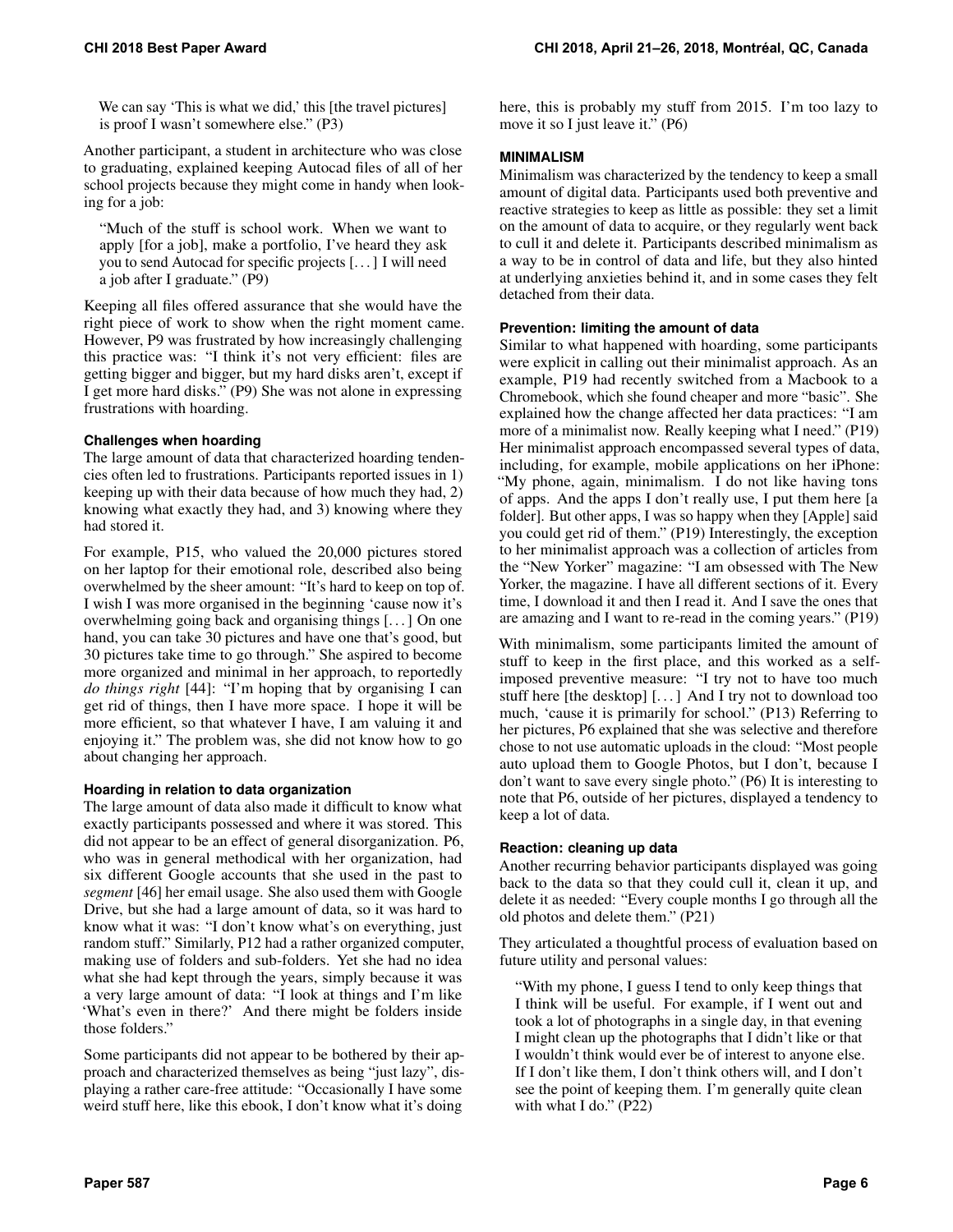**CHI 2018 Best Paper Award CHI 2018, April 21–26, 2018, Montréal, QC, Canada**

In some cases, getting rid of things was the ultimate goal of being organized, an activity participants sought out: "[I] organize, so that I know what to get rid of." (P19) But while some participants were very organized, this was not always the case with minimalism. For example, P21, who had a minimalist approach with the data on his phone, said he was "not an organized person whatsoever," relying entirely on the automatic organization his iPhone provided. Similarly, P16 did not have many documents on her laptop and she stored them only on the desktop: "I have a tendency to keep my stuff on the desktop, all the time. It's not a good habit in terms of organization but [. . . ] It's there, it's easy to find." Having a limited amount of data might have made it possible to be less organized and still be able to use it efficiently.

## **Underlying anxieties in minimalism**

A minimalist approach was often described as a habit: "I clean it out regularly. I don't really know why, just a habit I guess. It seems kind of busy. So, I like having clean files I guess." (P10) However, participants with minimalist tendencies sometimes displayed underlying anxieties behind their approach that we did not see reflected in hoarding.

Curbing the amount of data with preventive and reactive actions appeared to be a way to have control of one's data and, by extension, life: "It's probably a way for me to stay clear." (P13) In some cases the need to be in control extended beyond data:

"For me, being able to see on Gmail that I have less than a hundred emails that are unread and not having to rely on too many apps, it makes me feel calm inside. I do not like clutter. Clutter? I hate clutter! Visibly, physically, I like clean, I like washing clothes, I like seeing everything clean on the table and house. I'm not like a clean freak, that's my mother. I'm somewhere in between." (P19)

When talking about minimalism participants also expressed a need to limit the time spent with technology, displaying a general avoidance for it: "I really don't like how much time I have to spend on it. I would rather be not staring at the screen for hours." (P13) They placed greater importance on face-toface interactions, as if technology was in itself negative: " I like spending time with people one on one, talking, I don't like chatting." (P19) This is an attitude that did not surface in participants with stronger hoarding tendencies.

Some participants also reported worries about external factors, such as money. For example, P16 used a very old computer and a four-year old iPhone, because she was trying to be economical and have a rather frugal lifestyle. She also was in a phase of her life where she did not have large amounts of data in the first place: "I try not to do a lot. I don't have to do a lot of documentation for school, I'm done with school, so I don't have a lot of essays." (P16)

Similarly, P21 had recently "downsized" his digital life: he went from owning a Mac computer to having just an iPhone for all his data. This change, that "did not come from within" (implying again that minimalism was in part a reaction to financial constraints) imposed a limit on the amount of space at his disposal:

"[When] I had more space, I would save almost every stupid photo to the computer and have photos of my background, have photos of my thumb. And now with limited space I have to be more choosy [. . . ] I never needed all those photos [. . . ] I do enjoy this [the iPhone] because it simplifies everything a little more." (P21)

The exception to his approach were texts. P21 explained the need to keep all of them because they were important for work and having a record of what people said.

## **Detachment from data**

Minimalism sometimes translated to a level of detachment from the data itself, to the point of being at ease with the possibility of losing it. P21, for example, related how his approach evolved after downsizing:

"After awhile, you know, they're just photos. And life is ongoing really. There was that big need before to hold on to every little type of thing. And now, you know, it wouldn't be the end of the world if I lost these things." (P21)

External factors such as money appeared once again to be important in determining the contextual value of data. This was the case more with minimalism than hoarding:

"I would rather not [lose it] obviously, but I don't think it would be that critical. I would get over it pretty quickly [...] I would go to some lengths to get it back, but if it was to cost me some money, I'd rather lose the files than money. Money is more important to me I guess." (P22)

That is not say that in minimalism data did not have value. Participants reported how the limited data they kept was a part of themselves: "The things I use more frequently are in this file. This is my D&D, I play Dungeons and Dragons. It's a big part of who I am." (P22) However, they also reported being at ease with the possibility of losing data. As P16 summarized: "That's OK, if I lose it, I lose it."

# **DISCUSSION**

## **Variation and nuance within individuals**

In introducing a spectrum of tendencies, questions about their nature arise. Are you innately more aligned towards minimalism or a hoarding? Can you move across the spectrum? Can you embody aspects of both extremes at the same time?

## *Tendencies across a spectrum*

We start by addressing terminology. We talk about a spectrum of tendencies with hoarding and minimalism at two extremes, rather than categorizing participants as either "hoarders" and "minimalists." This is because we saw variation both *across* and *within* individuals, and also across data types. P21, for example, had a minimalist approach with most of his data because of external factors: once he sold his computer, he became choosy with what to store, except with texts. Similarly, P6, who was highlighted in both the hoarding and minimalism sections above, displayed tendencies on both extremes throughout her various devices, hoarding the majority of stuff, while also displaying exceptions for specific types of data (e.g., photos). P19, with the strongest minimalist tendencies,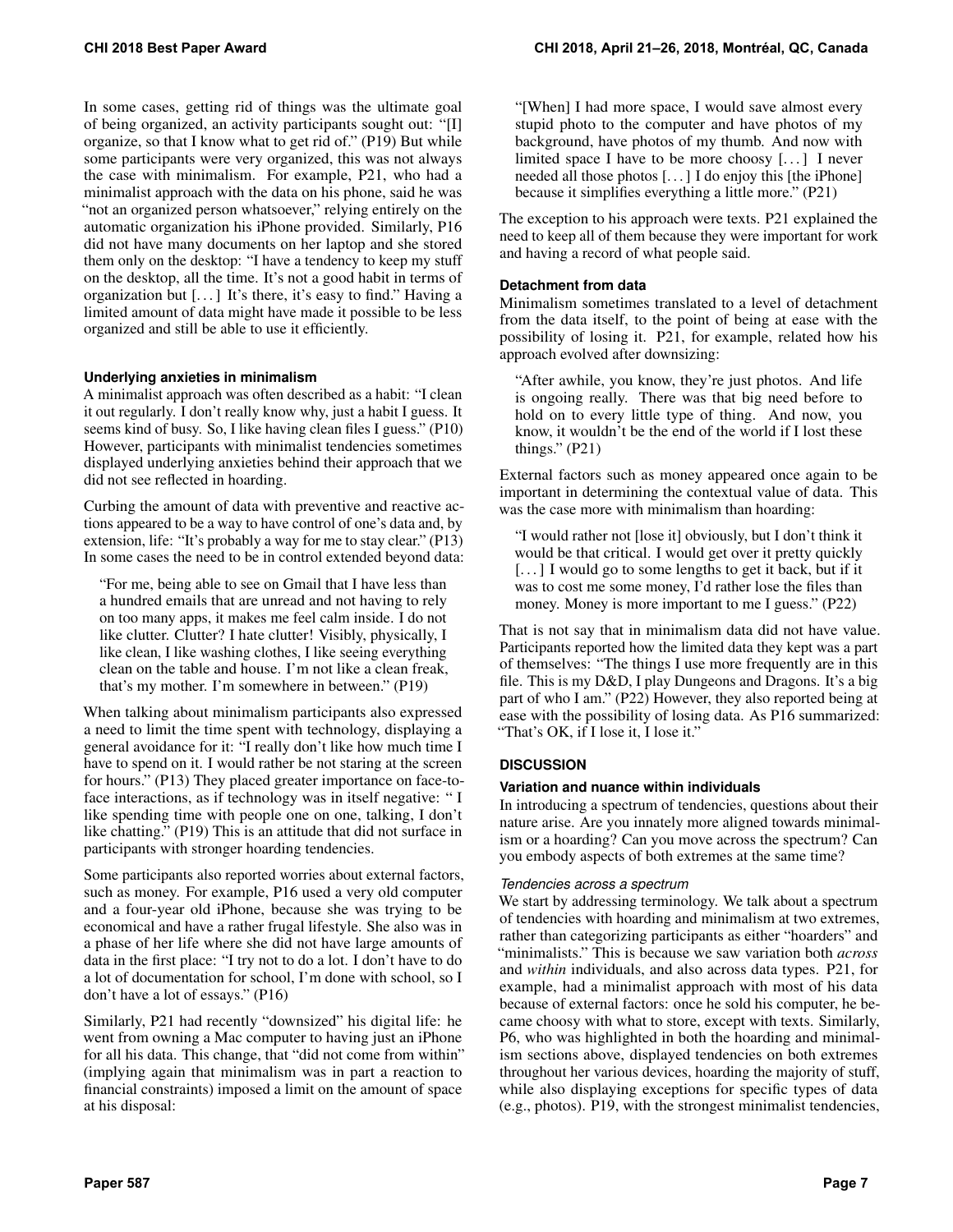displayed an exception in collecting articles from the New Yorker. Several participants shared similar patterns of behaviors, suggesting that the tendencies were context-dependent and not a clear-cut binary. Therefore, our goal was to categorize behaviors across a spectrum, not individuals.

#### *Individual variation is common*

A growing body of literature shows how people segment their digital data into multiple mental places: an account for work stuff and one for personal stuff [\[46\]](#page-11-8); a messaging application for friends, one for family [\[28\]](#page-10-16). This mental segmentation adds to the idea that there is variation within an individual: people approach data differently depending on the social context they build around it. Therefore, a single user can actually incorporate multiple behaviors, influenced and dependent on the specific context she needs to manage at a specific time, something that other work on individual differences actually highlighted [\[12,](#page-10-17) [16\]](#page-10-18).

The concept of *schemas* in psychology also reinforces this idea: people act differently in front of different people and different situations [\[39\]](#page-11-9). In this light, it is not hard to see how one might be closer to the hoarding extreme for all that is work related, or only with pictures, but might have at the same time a more minimalist approach with texts, for example. These tendencies are dependent on the social and cultural context where they take place. Having said that, our data suggests that most people might lean to one extreme or the other with respect to most of their data (with perhaps some exceptions for particular data types), and that a smaller subset of people might more strongly embody one extreme of the spectrum. The bottom line is that it is not a binary categorization but a spectrum.

## **Comparing and contrasting hoarding and minimalism**

As two ends of a spectrum, hoarding and minimalism appeared to be radically different opposite approaches. But while there were indeed differences in required effort, they both served a similar function in helping participants construct their identity.

#### *Identity construction*

Tendencies across both hoarding and minimalism appeared to often have the implicit goal of providing participants with a framework for building their identity. This is a practice closely tied to data preservation [\[5,](#page-9-1) [7,](#page-9-2) [20,](#page-10-4) [31\]](#page-10-7). Participants looked at themselves in relation to data, context, and other people. Here we refer to the several quotes where participants asked what other people did with data compared to them: "Do you get rid of your messages?" (P12), "Do most people have a lot of stuff?" (P13) Similar questions were a common occurrence during the interviews. Towards the hoarding side of the spectrum, the large amount of data appeared to provide emotional support against underlying worries and concerns of time passing. Data was a symbol of experiences and memories (*I have data therefore I am*). On the contrary, limiting the amount of data in minimalism seemed to provide a way to gain independence from technology and detaching from data (*I am more than my data*, paraphrasing P13).

## *Costs and effort*

Tendencies at both extremes came with costs, although at different stages of the preservation process. Hoarding tendencies seemed to have no upfront costs (e.g. P3: "I can just put it there and forget about it"), but later revealed themselves to not be an optimal preservation strategy if the amount of data became too large. Hoarding was a way to offset any upfront costs. Minimalism, on the contrary, required both an initial investment and ongoing dedication: setting a preventive limit and regularly going back to clean up data. In short, minimalism required ongoing effort, while hoarding seemed to require effort only once problems started arising, if at all.

## **Past clues about hoarding and minimalism**

Previous studies contain clues about the notion of a spectrum of behaviors falling between hoarding and minimalism, but they rarely use these terms. For example, Spurgin [\[37\]](#page-11-4), in studying photographers, talks about how some people delete all pictures, some do not, most fall in the middle. Henderson [\[14,](#page-10-10) [15\]](#page-10-11) talks about filing and piling (two common strategies for organizing documents [\[23\]](#page-10-5)) and mentions participants who self-identify as hoarders. Schiele identifies hoarding as a recurring storing behaviour [\[36\]](#page-11-6) among users of the bookmarking website Pinterest. We also see similarities between minimalism vs. hoarding and cleaning vs. keeping email [\[11\]](#page-9-0), where participants either cleaned their inbox or let messages accumulate.

All these different categorizations of individual differences are neither in conflict nor duplicates. What we provide is a broader and more comprehensive lens on user behaviours that builds on top of and extends previous categorizations.

By focusing on a broad range of data types, we provide a broader context for previously reported behaviors that come from studies in specific, narrower settings (e.g. personal documents, email). That is, the spectrum of tendencies that we uncovered appeared to encompass several types of data, suggesting that it represents an overarching phenomenon not limited to a specific domain. We focused on data preservation, but we speculate that these tendencies might play a role in other user behaviors (e.g., tab usage in browsers or notification management). Further, we believe that looking at the different prior categorizations together in relation to hoarding and minimalism might lead to building an even more comprehensive and exhaustive spectrum of data related behaviors.

## **Reflecting on hoarding and forgetting**

The tension in using the term "hoarding", as we pointed out in the Methodology section, is that the word itself often embodies negative cultural connotations, evoking images of people buried alive by their possessions. This might explain, for example, why P8 was so emphatic in saying that she is "not a hoarder!" But we saw how hoarding tendencies had an important role for participants, providing them with an emotional support for the fear of forgetting things, a finding that further supports the link between digital possessions and their role for identity shaping. Kaye et al. [\[20\]](#page-10-4), for example, titled their paper about personal archives "To have and to hold," highlighting the importance of holding onto to things.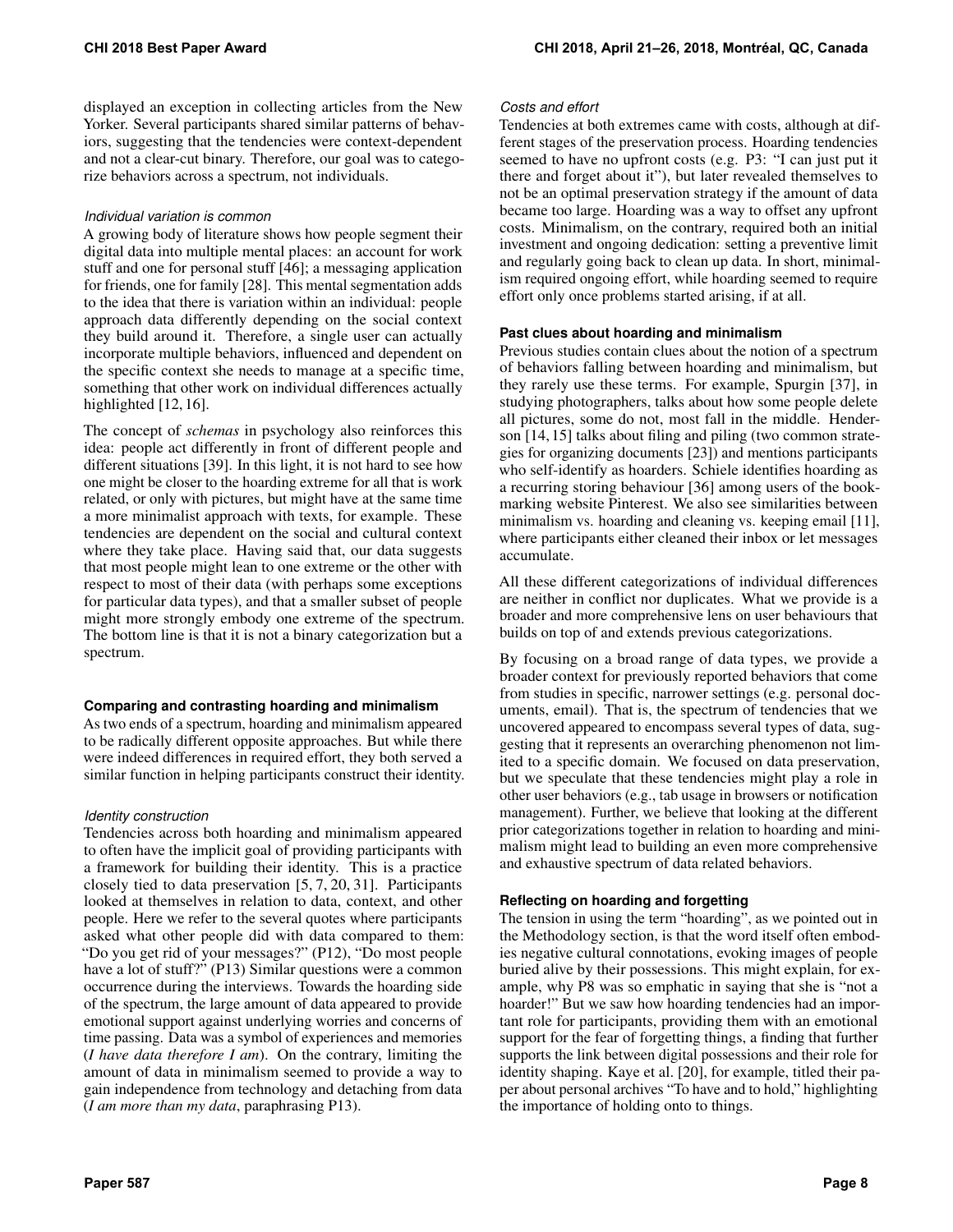<span id="page-8-0"></span>

| Documents - 15,93 GB<br>Sort through documents and permanently erase files you no longer need. |      |                 |         |
|------------------------------------------------------------------------------------------------|------|-----------------|---------|
| <b>Large Files</b><br>Downloads<br><b>File Browser</b>                                         |      |                 |         |
| Name                                                                                           | Kind | Last Accessed ^ | Size    |
| 101 Design Methods Electronic Publicati                                                        |      | 8/12/14, 01:36  | 95,3 MB |
| 101 Design Methods Document                                                                    |      | 8/12/14, 02:06  | 99,7 MB |

Figure 1. macOS Sierra shows users large files on their hard drives, displaying the size and the last time they accessed them.

It is interesting to compare the emotional need of never forgetting to recent neuroscience studies about memory. Researchers suggest that forgetting is in fact a useful function of the human brain, essential to make decisions [\[18,](#page-10-19) [33\]](#page-10-20). Other studies show how taking pictures of every moment does not actually help in remembering them [\[17,](#page-10-21) [40\]](#page-11-10). There are even specific circumstances (e.g., the breakup of a relationship) where disposing of digital possessions is seen as a necessary act to avoid negative emotions [\[35\]](#page-11-11). Considering these findings, a worthy question to pose is then whether attempting to store and keep *everything forever* still allows the space for forgetfulness and how.

#### **Implications for shaping technology**

Leading technology companies like Apple, Dropbox, Google, and Microsoft have an interest in encouraging users to move their data onto cloud platforms and accumulate large amounts of it: the more data, the more space users need. The more data, the more possibilities to thrive as a platform [\[38\]](#page-11-1). Unlimited storage for pictures on Google Photos might seem a generous offer, but generosity is not necessarily the main motive if we consider a larger business model where data is an essential resource for machine learning and AI training [\[22\]](#page-10-22).

In this context, how much do technology applications influence data preservation behaviours? Some participants mentioned the amount of storage at their disposal as a decisive factor for keeping large amounts of data, while others were accumulating independent of it. At the same time, some participants gravitated towards a minimalist approach because of the limited storage on their devices. So we do not have a definitive answer to our question, but we do believe that considering the spectrum of tendencies we present can inform design decisions. What we offer are not specific design recommendations for user interfaces, but rather broad implications that could help shape technology.

Seeing these tendencies as living on a spectrum with two ends lead us to advocate for ways to mitigate the costs that characterize both sides. Some recent changes in interfaces show that mitigation is possible. For example, the latest version of Apple's macOS has a panel, although rather hidden, to explore how storage space is used (Figure [1\)](#page-8-0). It shows what are the largest files on a user's hard drive, their size and the last time they were used. This is information that the operating system can easily access and can be helpful to users to inform decisions about data preservation. Similarly, Google has released at the end of 2017 Files Go, an Android application that

<span id="page-8-1"></span>

Figure 2. Files Go is a new Android application by Google that gives users recommendations on how to free up storage.

suggests to users how to free up storage space on their mobile devices by deleting, for example, old apps and temporary files (Figure [2\)](#page-8-1).

Even though it is not clear how many users are aware or regularly take advantage of such features, their existence provides some evidence that companies are at least somewhat conscious of the frustrations experienced with the accumulation of large files. The strength of these features is that they accommodate multiple tendencies without prescribing a specific set of actions: they can bring self-awareness of hoarding or they can be a tool for the preventive and reactive strategies in minimalism.

We recommend more user support along these directions, namely, finding ways to increase awareness for these features, and making them more visible during daily usage or at specific moments. For example, during an operating system upgrade, users could be encouraged to engage in a little "spring cleaning," since we know that worrying about their data is one of the main concerns users have before an upgrade [\[45\]](#page-11-12). How to incorporate and display other attributes, such as emotional value, is another direction worth exploring and one that could potentially change how we approach data containers.

We also wish for users to be able to explore alternative approaches. A recurring theme for participants was the need to compare themselves to other people. Think, for example, of P15 and her wish to become better organized, maybe even more minimal. But exploring and learning from others is not easily done. Data practices are often thought of as an individual activity that takes place in a vacuum, without considering the broader ecosystems where data lives [\[44\]](#page-11-2) and the broader cultural environment that shapes data practices.

Cloud storage offers the opportunity of having data from different users all in the same connected platform. Therefore, it could provide visual representations of alternative approaches, which users could explore as possibilities that might better fit their needs. Through doing so, users may gain a better sense of their own identity and understand how tendencies shape their behavior.

#### **LIMITATIONS AND FUTURE WORK**

In studying data practices, we chose a broad and varied sample in terms of backgrounds and devices. We did not notice any apparent links between backgrounds, technical skills, age, gender, or specific devices and the tendencies displayed by participants. The same applies to the level of organization,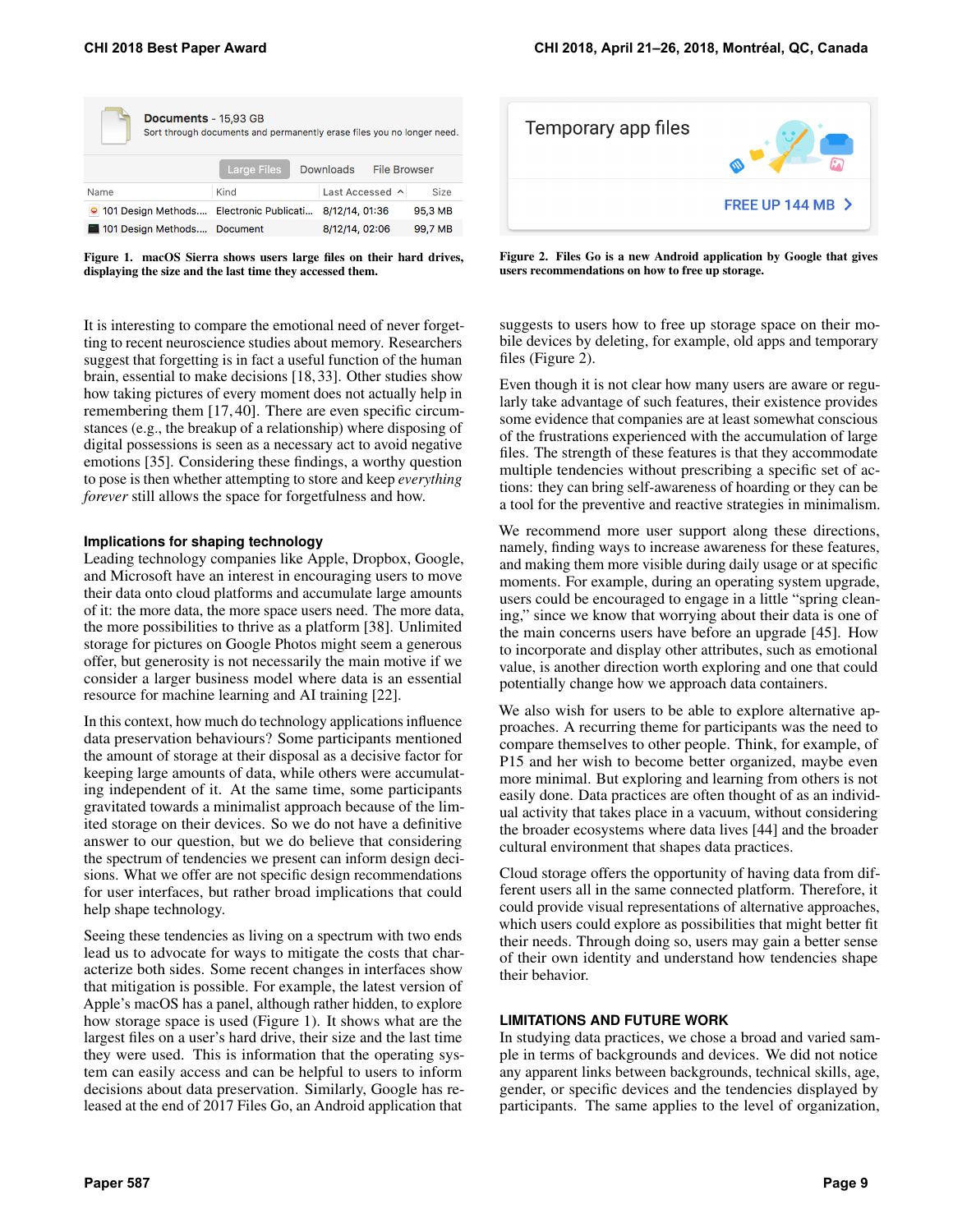which appeared to be orthogonal to the two tendencies. However, a broader sample might tease apart both the distribution of behaviours across the spectrum and correlations between different factors. That was not the goal of our study, as we intended to focus on characterization and description, but it is a worthy avenue to explore. For example, future studies could look at the impact of different approaches on user satisfaction or the relation with busyness and other personality traits. They could take a closer look at the evolution of technology capabilities and see how they relate to user behaviours. Or they could compare everyday preservation strategies with digital behaviours and explore whether there are differences or consistencies.

Another avenue for future work is to study how different tendencies affect collaboration, given the increased support for collaborative data production and management in current platforms. What happens when people with different tendencies have to work together on the same set of data?

In general, we would want future studies to take into considerations this spectrum of tendencies, so that we can build a more robust theory of how people behave through different types of investigations and sources of data. A next step is to build tools to semi-automatically identify a person's tendency across the spectrum.

To summarize, our work provides the basis for additional studies that can address several unanswered research questions:

- How to identify tendencies across the spectrum of hoarding and minimalism?
- What is their distribution in the broader population?
- In what other domains do they play a driving role?
- How do they affect collaboration?

#### **CONCLUSION**

We have shown how participants approached digital data preservation driven by a spectrum of underlying tendencies with two extremes: hoarding (where they accumulated large amounts of data, sometimes considered useless, experiencing in some cases challenges with managing it) and minimalism (where they tried to keep as little as possible, preventing or reacting to data as a way to be in control of it). There was nuance and variation within individuals, but tendencies close to both extremes of the spectrum appeared to be a way for participants to build their own identity in relation to data (*I have data therefore I am* vs. *I am more than my data*).

The contribution and value of our work lies in: 1) bringing to light a spectrum of tendencies with hoarding and minimalism on two ends, characterizing them in depth, 2) comparing and contrasting different user behaviours, showing their common role for identity construction, 3) putting them in context compared to previously reported behaviors in the literature.

These findings move forward our understanding of how people preserve digital data, a generally under-unexplored topic. Furthermore, they have broad implications for shaping technology, opening rich possibilities for future work. Now that we are in the foothills of a new world where seductive cloud storage is pervasive, it is critical to understand what drives

people's behaviors so that we can shape this world in a way that promotes informed decisions and well-being.

#### **ACKNOWLEDGMENTS**

We thank the participants for their time, the anonymous reviewers for their valuable input, members of the MUX lab for their help and feedback. This work was supported by the grant NSERC RGPIN-2017-04549 "Highly personalized user interfaces."

#### <span id="page-9-9"></span>**REFERENCES**

- 1. Kathy Charmaz. 2014. *Constructing grounded theory*. Sage.
- <span id="page-9-7"></span>2. Victoria Clarke and Virginia Braun. 2014. Thematic analysis. In *Encyclopedia of critical psychology*. Springer, 1947–1952.
- <span id="page-9-8"></span>3. Victoria Clarke and Virginia Braun. 2017. Questions about thematic analysis - The University of Auckland. (2017). [https://www.psych.auckland.ac.nz/en/about/ou](https://www.psych.auckland.ac.nz/en/about/our-research/research-groups/thematic-analysis/frequently-asked-questions-8.html) [r-research/research-groups/thematic-analysis/frequent](https://www.psych.auckland.ac.nz/en/about/our-research/research-groups/thematic-analysis/frequently-asked-questions-8.html) [ly-asked-questions-8.html](https://www.psych.auckland.ac.nz/en/about/our-research/research-groups/thematic-analysis/frequently-asked-questions-8.html)
- <span id="page-9-3"></span>4. Amber L Cushing. 2010. Highlighting the archives perspective in the personal digital archiving discussion. *Library Hi Tech* 28, 2 (2010), 301–312.
- <span id="page-9-1"></span>5. Amber L Cushing. 2011. Self extension and the desire to preserve digital possessions. *Proceedings of the Association for Information Science and Technology* 48, 1 (2011), 1–3.
- 6. Amber L Cushing. 2012. *Possessions and self extension in digital environments: Implications for maintaining personal information*. Ph.D. Dissertation. The University of North Carolina at Chapel Hill.
- <span id="page-9-2"></span>7. Amber L Cushing. 2013. "It's stuff that speaks to me": Exploring the characteristics of digital possessions. *Journal of the Association for Information Science and Technology* 64, 8 (2013), 1723–1734.
- <span id="page-9-6"></span>8. Randy O Frost, Gail Steketee, and Jessica Grisham. 2004. Measurement of compulsive hoarding: saving inventory-revised. *Behaviour Research and Therapy* 42, 10 (2004), 1163–1182.
- <span id="page-9-4"></span>9. Connie Golsteijn, Elise van den Hoven, David Frohlich, and Abigail Sellen. 2012. Towards a More Cherishable Digital Object. In *Proceedings of the Designing Interactive Systems Conference (DIS '12)*. ACM, New York, NY, USA, 655-664. DOI: <http://dx.doi.org/10.1145/2317956.2318054>
- <span id="page-9-5"></span>10. Cynthia J Gormley and Samantha J Gormley. 2012. Data hoarding and Information Clutter: The Impact on Cost, Life Span of Data, Effectivness, Sharing, Productivity, and Knowledge Management Culture. *Issues in Information Systems* 13 (2012), 90–95.
- <span id="page-9-0"></span>11. Jacek Gwizdka. 2004. Email Task Management Styles: The Cleaners and the Keepers. In *CHI '04 Extended Abstracts on Human Factors in Computing Systems (CHI EA '04)*. ACM, New York, NY, USA, 1235–1238. DOI: <http://dx.doi.org/10.1145/985921.986032>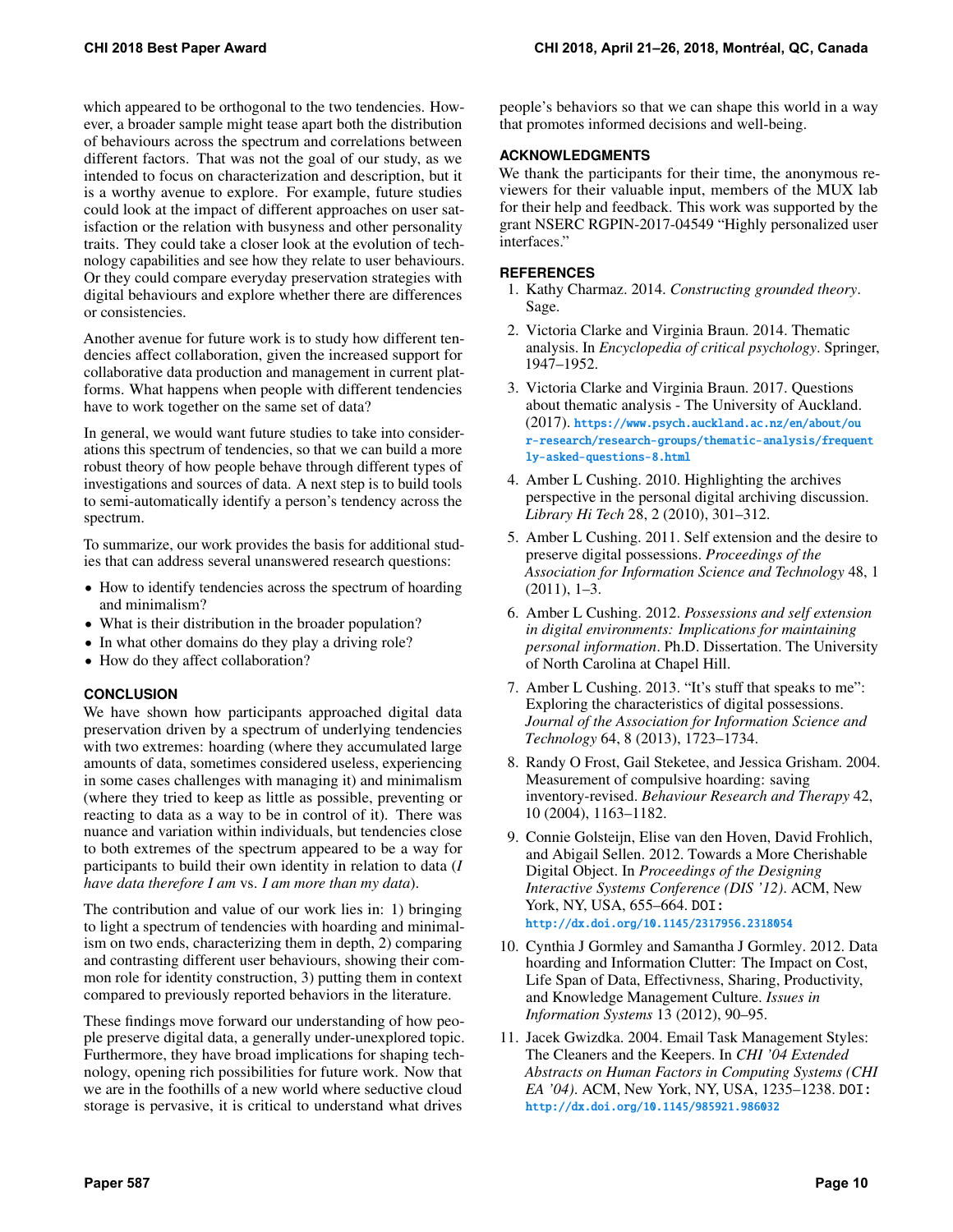- <span id="page-10-17"></span>12. Jacek Gwizdka and Mark Chignell. 2007. Individual Differences. *Personal information management* (2007), 206.
- <span id="page-10-15"></span>13. Steve Harrison, Deborah Tatar, and Phoebe Sengers. 2007. The three paradigms of HCI. In *Alt. Chi. Session at the SIGCHI Conference on Human Factors in Computing Systems San Jose, California, USA*. 1–18.
- <span id="page-10-10"></span>14. Sarah Henderson. 2009a. *How do people manage their documents?: an empirical investigation into personal document management practices among knowledge workers*. Ph.D. Dissertation. ResearchSpace@ Auckland.
- <span id="page-10-11"></span>15. Sarah Henderson. 2009b. Personal Document Management Strategies. In *Proceedings of the 10th International Conference NZ Chapter of the ACM's Special Interest Group on Human-Computer Interaction (CHINZ '09)*. ACM, New York, NY, USA, 69–76. DOI: <http://dx.doi.org/10.1145/1577782.1577795>
- <span id="page-10-18"></span>16. Sarah Henderson and Ananth Srinivasan. 2011. Filing, piling & structuring: strategies for personal document management. In *System Sciences (HICSS), 2011 44th Hawaii International Conference on*. IEEE, 1–10.
- <span id="page-10-21"></span>17. Linda A Henkel. 2014. Point-and-shoot memories: The influence of taking photos on memory for a museum tour. *Psychological science* 25, 2 (2014), 396–402.
- <span id="page-10-19"></span>18. Andrea Hsu. 2017. How Forgetting Might Make Us Smarter - NPR. (June 2017). [http://www.npr.org/sectio](http://www.npr.org/sections/health-shots/2017/06/23/534001592/could-the-best-memory-system-be-one-that-forgets) [ns/health-shots/2017/06/23/534001592/could-the-best-m](http://www.npr.org/sections/health-shots/2017/06/23/534001592/could-the-best-memory-system-be-one-that-forgets) [emory-system-be-one-that-forgets](http://www.npr.org/sections/health-shots/2017/06/23/534001592/could-the-best-memory-system-be-one-that-forgets)
- <span id="page-10-1"></span>19. Iulia Ion, Niharika Sachdeva, Ponnurangam Kumaraguru, and Srdjan Capkun. 2011. Home is Safer Than the Cloud!: Privacy Concerns for Consumer Cloud Storage. In *Proceedings of the Seventh Symposium on Usable Privacy and Security (SOUPS '11)*. ACM, New York, NY, USA, Article 13, 20 pages. DOI: <http://dx.doi.org/10.1145/2078827.2078845>
- <span id="page-10-4"></span>20. Joseph 'Jofish' Kaye, Janet Vertesi, Shari Avery, Allan Dafoe, Shay David, Lisa Onaga, Ivan Rosero, and Trevor Pinch. 2006. To Have and to Hold: Exploring the Personal Archive. In *Proceedings of the SIGCHI Conference on Human Factors in Computing Systems (CHI '06)*. ACM, New York, NY, USA, 275–284. DOI: <http://dx.doi.org/10.1145/1124772.1124814>
- <span id="page-10-6"></span>21. Matjaž Kljun, John Mariani, and Alan Dix. 2016. Toward understanding short-term personal information preservation: A study of backup strategies of end users. *Journal of the Association for Information Science and Technology* 67, 12 (2016), 2947–2963.
- <span id="page-10-22"></span>22. Victor Luckerson. 2017. Why Google Is Suddenly Obsessed With Your Photos - The Ringer. (May 2017). [https://www.theringer.com/2017/5/25/16043842/google-p](https://www.theringer.com/2017/5/25/16043842/google-photos-data-collection-e8578b3256e0) [hotos-data-collection-e8578b3256e0](https://www.theringer.com/2017/5/25/16043842/google-photos-data-collection-e8578b3256e0)
- <span id="page-10-5"></span>23. Thomas W. Malone. 1983. How Do People Organize Their Desks?: Implications for the Design of Office

Information Systems. *ACM Trans. Inf. Syst.* 1, 1 (Jan. 1983), 99–112. DOI: <http://dx.doi.org/10.1145/357423.357430>

- <span id="page-10-12"></span>24. Catherine Marshall and Gretchen B Rossman. 2014. *Designing qualitative research*. Sage publications.
- <span id="page-10-2"></span>25. Catherine C Marshall. 2008. Rethinking personal digital archiving, Part 1: Four challenges from the field. *D-Lib Magazine* 14, 3/4 (2008), 2.
- <span id="page-10-3"></span>26. Catherine C Marshall, Sara Bly, and Francoise Brun Cottan. 2006. The long term fate of our digital belongings: Toward a service model for personal archives. In *Archiving Conference*, Vol. 2006. Society for Imaging Science and Technology, 25–30.
- <span id="page-10-14"></span>27. Katie Moon and Deborah Blackman. 2014. A guide to understanding social science research for natural scientists. *Conservation Biology* 28, 5 (2014), 1167–1177.
- <span id="page-10-16"></span>28. Midas Nouwens, Carla F. Griggio, and Wendy E. Mackay. 2017. "WhatsApp is for Family; Messenger is for Friends": Communication Places in App Ecosystems. In *Proceedings of the 2017 CHI Conference on Human Factors in Computing Systems (CHI '17)*. ACM, New York, NY, USA, 727–735. DOI: <http://dx.doi.org/10.1145/3025453.3025484>
- <span id="page-10-8"></span>29. William Odom, James Pierce, Erik Stolterman, and Eli Blevis. 2009. Understanding Why We Preserve Some Things and Discard Others in the Context of Interaction Design. In *Proceedings of the SIGCHI Conference on Human Factors in Computing Systems (CHI '09)*. ACM, New York, NY, USA, 1053–1062. DOI: <http://dx.doi.org/10.1145/1518701.1518862>
- <span id="page-10-0"></span>30. William Odom, Abi Sellen, Richard Harper, and Eno Thereska. 2012. Lost in Translation: Understanding the Possession of Digital Things in the Cloud. In *Proceedings of the SIGCHI Conference on Human Factors in Computing Systems (CHI '12)*. ACM, New York, NY, USA, 781–790. DOI: <http://dx.doi.org/10.1145/2207676.2207789>
- <span id="page-10-7"></span>31. William Odom, John Zimmerman, and Jodi Forlizzi. 2011. Teenagers and Their Virtual Possessions: Design Opportunities and Issues. In *Proceedings of the SIGCHI Conference on Human Factors in Computing Systems (CHI '11)*. ACM, New York, NY, USA, 1491–1500. DOI: <http://dx.doi.org/10.1145/1978942.1979161>
- <span id="page-10-9"></span>32. Jo Ann Oravec. 2018. Virtual Hoarding. In *Encyclopedia of Information Science and Technology, Fourth Edition*. IGI Global, 4306–4314.
- <span id="page-10-20"></span>33. Blake A Richards and Paul W Frankland. 2017. The Persistence and Transience of Memory. *Neuron* 94, 6 (2017), 1071–1084.
- <span id="page-10-13"></span>34. Laurel Richardson. 2000. Writing: A method of inquiry. In N. K. Denzin & YS Lincoln (Eds.), Handbook of qualitative research (pp. 923-948). (2000).